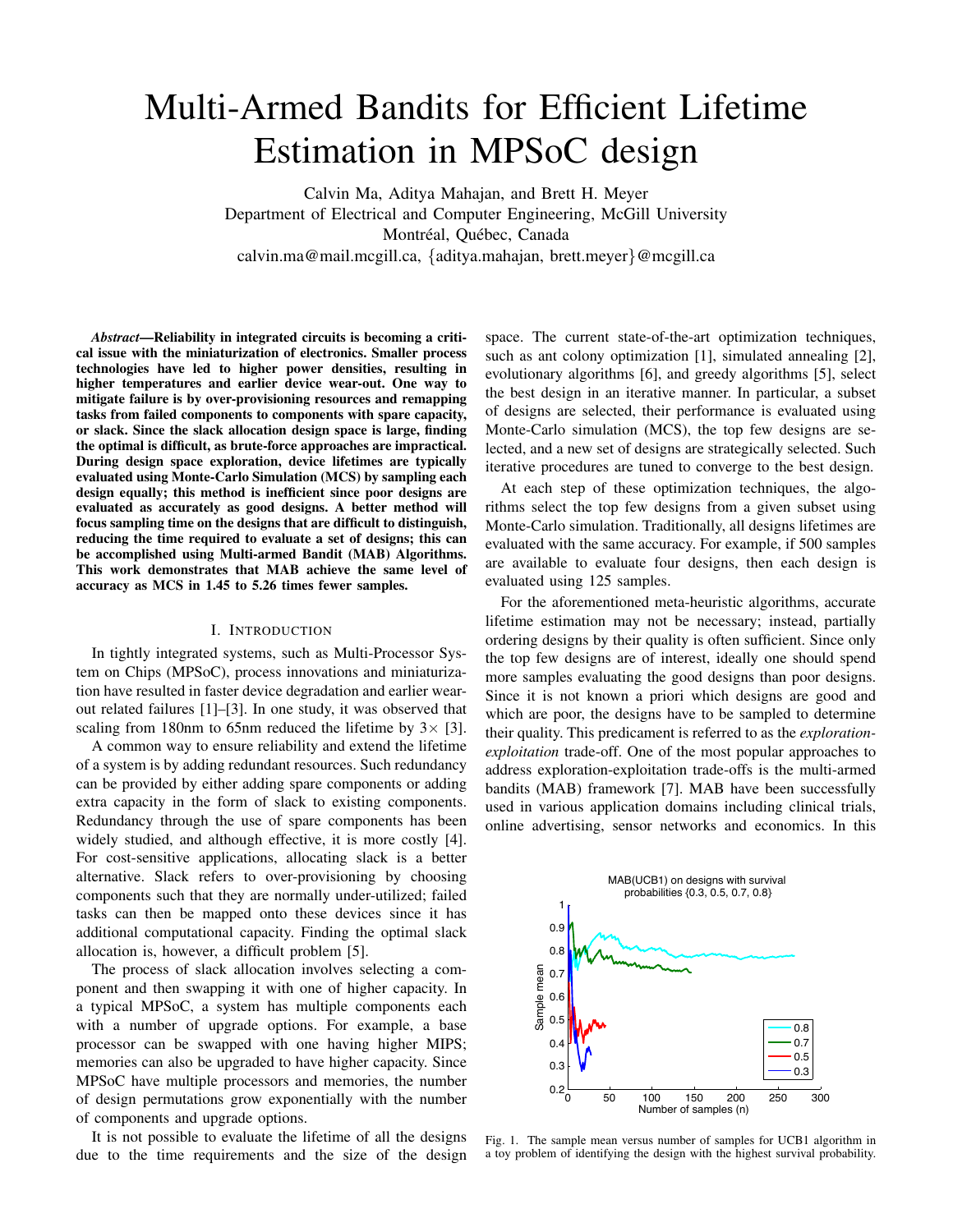paper, we evaluate the effectiveness of the MAB framework for slack allocation in lifetime-aware design of MPSoC.

To illustrate why MAB framework may be useful for lifetime-aware design, consider the following toy problem. Fig. 1 shows a problem with four designs, each with independent survival probabilities; the objective is maximize the survival probability. Instead of distributing the sampling budget equally between all the designs, suppose we sample them sequentially using UCB1 (a simple MAB algorithm). In particular, suppose the survival probabilities are  $\{0.3, 0.4, 0.7, 0.8\}$ and a total of 500 samples are available. The plot shows the sample mean versus the number of samples. Note that the good designs (those with survival rate 0.7 and 0.8) are sampled more often than the bad designs (those with survival rate 0.3 and 0.5). Such a balance between exploration and exploitation is a characteristic feature of MAB.

Our main contribution is to evaluate the effectiveness of the MAB framework in identifying top designs for slack allocations (out of a given set of designs) that maximize expected lifetimes in MPSoCs. To the best of our knowledge, this is the first attempt to use the MAB framework for lifetimeaware design. We evaluate two specific MAB algorithms— *Successive Accept Reject* (SAR) [8] and *Gap based Exploration with Variance* (GapE-V) [9]—on four benchmarks and find that the MAB framework requires  $1.49-5.26\times$  fewer samples to achieve the same level of accuracy as MCS.

## II. RELATED WORK

The earliest works in lifetime-aware design for MPSoCs were [4], [10], [11], which modeled each failure mechanism as a random variable and a corresponding distribution. Each of the failure distributions were fitted with the mean lifetime provided by the empirical estimates given by the Joint Electronic Device Engineering Council (JEDEC) [12].

In [10], exponential distributions were used but they did not provide a good estimate for wear-out failures since they are memoryless. In an extended work [4], log-normal distributions were used instead. This work showed that when resources were duplicated, lifetime could be improved  $3.17\times$  but with an area increase of 2.254×. The alternative is to operate circuits in a degraded state; the system continues to operate at a lower performance until requirements can no longer be met. This method showed that lifetime could be extended by  $1.42 \times$  with a loss of performance of about 5%.

Other enhancements to lifetime modeling were made by [11], [13]. [11] corrected for temperature as workloads changed due to component failure. [13] explored using a combination of log-normal and Weibull distributions, and found that Weibull distributions were more accurate for systems with many components and log-normal distributions were more accurate for systems with fewer. In general, in a system with 500 components, the error for both log-normal and Weibull distribution cross over at 10% error when identifying the time where 1% of all devices fail [13].

One low-cost strategy for ensuring MPSoC can operate in the presence of device failure is to allocate slack. Finding the optimal slack (balancing increases in cost and lifetime) is the basis of the slack allocation problem. An exhaustive search of all the slack combinations can be avoided by skipping allocations which would not meet the requirements to survive certain types of failures. Using a greedy search of this restricted space, [5] is able to find designs near the Paretooptimal front by only evaluating 1.4% of the designs.

The general approach to solving lifetime-aware problems has been to use MCS to estimate the true lifetime [1], [2], [5]. Since designers are interested in identifying the best designs, MCS is an inefficient evaluation method since the sampling time is spent uniformly on the bad as well as good designs; instead MAB algorithms are a better alternative.

## III. MULTI-ARMED BANDITS

The basic multi-armed bandit (MAB) formulation is as follows [14], [15]. There are  $D$  alternatives (often called arms or bandits in the MAB literature). For ease of notation, we use  $\mathcal{D} = \{1, \ldots, D\}$  to denote the set of all alternatives. At each time instant, a decision maker picks one alternative, say  $i \in \mathcal{D}$ , and obtains a random reward  $R_i$ . Let  $\mu_i = \mathbb{E}[R_i]$ denote the average reward of alternative  $i$ . For example, in slack allocation for lifetime-aware design,  $D$  corresponds to the set of designs that have to be evaluated,  $R_i$  corresponds to the time to system failure when we simulate the design, and  $\mu_i$  therefore corresponds to the mean time to failure (MTTF).

If  $\{\mu_i\}_{i \in \mathcal{D}}$  were known, it would be straightforward to pick the best or the top-m designs. However, in practice,  $\{\mu_i\}_{i\in\mathcal{D}}$ are not known. Multi-armed bandits refers to algorithms that sequentially determine which alternatives to sample. These algorithms may be broadly classified into two categories depending on the type of performance guarantees that they provide. These are:

- 1) *Regret minimization*, where the objective is to minimize the rate of regret (i.e., how far is the average observed reward from the selected alternative from the reward of the best alternative), either asymptotically or over a finite interval of time. The motivation for looking at rate of regret comes from clinical trials where it is not desirable to give a bad treatment option to a patient just to get a better estimate of how the treatment works.
- 2) *Budgeted samples*, where the objective is to select the best alternative at the end of an exploration phase. In such models, we do not care about the performance of the alternatives selected during the exploration phase.

The problem at hand—slack allocation for lifetime-aware design—fits in the second category. Formally, the problem may be stated as: *given a set of* D *designs and a sampling budget of* n *samples, identify the top* m *designs.* We shortlisted two MAB algorithms: *Successive Accept Reject* (SAR) and *Gap based Exploration with Variance* (GapE-V).

#### *A. Successive Accept Reject*

SAR [8] is presented in Algorithm 1. First, the algorithm divides the sample budget into  $D - 1$  phases. The algorithm maintains a list of active designs  $A$ . Initially all designs are active, i.e.,  $A = D$ . During each phase, the algorithm samples all active designs an equal number of times. At the end of each phase, the algorithm either accepts the arm (or, in our case,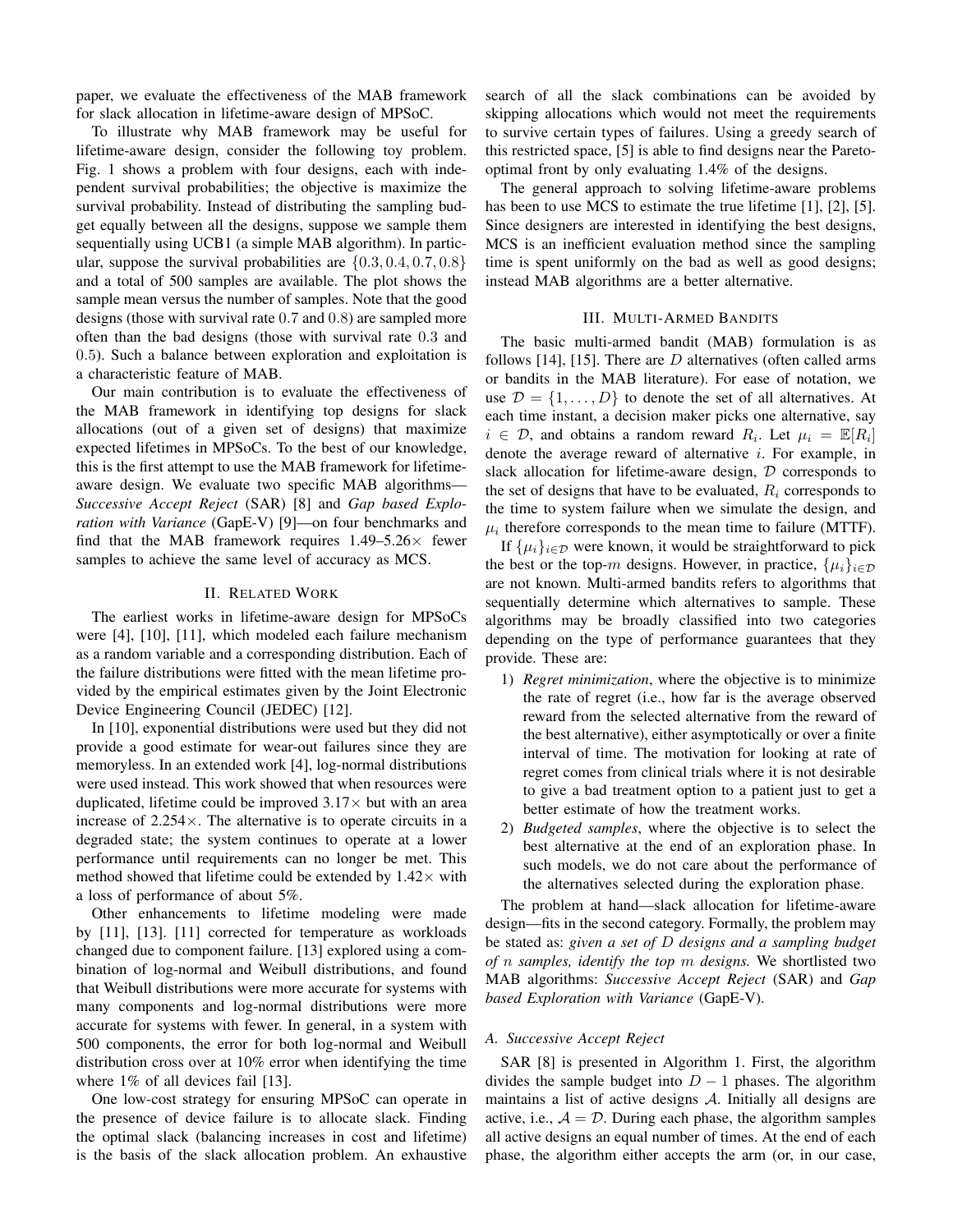## Algorithm 1 SAR [8]

Notation:  $D =$  total number of designs  $m =$  desired number of top designs  $n =$  sample budget Let  $\overline{\log}(D) = \frac{1}{2} + \sum_{i=2}^{D}$  $\frac{1}{i}$ Define  $n_0 = 0$  and  $n_k = \left[\frac{1}{\log(D)} \frac{n-D}{D+1-k}\right]$  for  $k \ge 1$ . **Input:** Vector  $D$  of designs to evaluate **Initialize:** Set of active designs  $A = D$ Set of selected designs  $S = \emptyset$ Set  $m^{\circ} = m$ 1: **for** each phase  $k \in \{1, ..., D - 1\}$  **do** 2: **for** each active design  $i \in \mathcal{A}$  **do**<br>3: Get  $n_k - n_{k-1}$  samples of de 3: Get  $n_k - n_{k-1}$  samples of design i<br>4: Update the empirical mean  $\hat{\mu}_i$  of de 4: Update the empirical mean  $\hat{\mu}_i$  of design i<br>5: **end for** end for 6: Sort designs in A according to their empirical mean.<br>7: Let  $i^*$  be the arm with the  $m^{\circ}$ -th best empirical mea 7: Let  $i^*$  be the arm with the  $m^{\circ}$ -th best empirical mean 8: Let  $i_*$  be the arm with the  $(m<sup>°</sup> + 1)$ -th best empirical mean. 9: for each active design  $i \in A$  do 10: if design i is among the top  $m^{\circ}$  designs then 11: Gap  $\Delta_i = \hat{\mu}_i - \hat{\mu}_{i_*}$ 12: else 13: Gap  $\Delta_i = \hat{\mu}_{i^*} - \hat{\mu}_i$ <br>14: **end if** 14: end if<br>15: end for end for 16: Let j be the active design with the highest gap 17: **if** j was the best design in  $\mathcal A$  **then** if j was the best design in  $A$  then 18: Include j in the set of selected arms, i.e.,  $S \leftarrow S \cup \{j\}$ 19:  $m^\circ \leftarrow m^\circ - 1$ 20: **end if**<br>21: **Remov** Remove j from the set of active arms, i.e.,  $A \leftarrow A \setminus \{j\}$ 22: end for **Output:** The set  $S$  of selected designs

design) with the highest empirical mean or rejects the arm with the lowest empirical mean. In both cases the corresponding arm is deactivated.

The critical part is to determine whether to accept or reject at the end of each phase. Suppose that the algorithm has already accepted  $m - m$ ° designs, so there are  $m$ ° designs left to find. To do so, the algorithm sorts the set of active designs according to their empirical mean. Let  $i^*$  denote the arm with the  $m^\circ$ -th best empirical mean  $\hat{\mu}_{i^*}$  and  $i^*$  denote the arm with the  $(m° + 1)$ -th best empirical mean  $\hat{\mu}_{i*}$ . Next, the algorithm computes the *gap*  $\Delta_i$  for all active designs. For active designs that are among the top  $m^{\circ}$  empirically best designs, the gap  $\Delta_i = \hat{\mu}_i - \hat{\mu}_{i_*}$ . For active designs that are not among the top  $m^{\circ}$  designs, the gap  $\Delta_i = \hat{\mu}_{i^*} - \hat{\mu}_{i^*}$ .

Once these gaps have been computed, SAR deactivates the arm with the highest gap. If the deactivated arm is the empirically best arm, then it is added to the set  $S$  of selected arms and  $m^\circ$  is set to  $m^\circ - 1$ .

It is shown in [8] that the probability that the set  $S$  selected by the SAR algorithm is *not* the set of top-m designs is upper bounded by  $2D^2 \exp \left(-\frac{n-K}{2}\right)$  $\overline{{8\overline{\log}(D)H_2^{(m)}}}$  $\Delta$ , where  $H_2^{(m)}$ is a measure of the hardness of the problem that depends on the true means  $\{\mu_i\}_{i\in\mathcal{D}}$  of the designs. Thus, when the number of samples *n* is  $\mathcal{O}(H_2^{(m)})$ , the probability that the

# Algorithm 2 GapE-V [9]

Notation:  $D =$  total number of designs  $m =$  desired number of top designs  $n =$  sample budget

**Input:** Vector  $D$  of designs to evaluate

Initialize: Sample each design once Set the empirical mean  $\hat{\mu}_i$  as the observed value Set empirical variance  $\hat{\sigma}_i = 0$  for all designs Set  $T_i = 1$  for all designs

- 1: for each sample  $t = D + 1, \ldots, n$  do
- 2: Sort designs  $D$  according to their empirical mean<br>3: Let  $i^*$  be the arm with the *m*-th best empirical m
- 3: Let  $i^*$  be the arm with the *m*-th best empirical mean
- 4: Let  $i_*$  be the arm with the  $(m + 1)$ -th best empirical mean.
- 5: for each design  $i \in \mathcal{D}$  do

6: if design 
$$
i
$$
 is among the top  $m$  designs then

7: Gap  $\Delta_i = \hat{\mu}_i - \hat{\mu}_{i_*}$ <br>8: else

else

8: else  
\n9: Gap 
$$
\Delta_i = \hat{\mu}_{i^*} - \hat{\mu}_i
$$
  
\n10: end if

$$
10: \qquad \qquad \textbf{end if}
$$

11: Compute index<sub>i</sub> =  $-\Delta_i + \sqrt{\frac{2a\hat{\sigma}_i}{T_i}} + \frac{7ab}{3(T_i-1)}$ 

- 12: end for
- 13: Let j be the design with the highest index. Sample design j 14: Update the empirical mean  $\hat{u}_i$  and empirical variance  $\hat{\sigma}_i$ .
- Update the empirical mean  $\hat{\mu}_j$  and empirical variance  $\hat{\sigma}_i$ .
- 15: Update  $T_j \leftarrow T_j + 1$
- 16: end for

**Output:** Return the designs with the top- $m$  empirical means

SAR algorithm chooses a wrong set is small. We refer the reader to [8] for an exact expression of  $H_2^{(m)}$ .

## *B. GapE-V (Gap-based Exploration with Variance)*

GapE-V [9] is presented in Algorithm 2. In contrast to SAR, GapE-V does not permanently remove any design from consideration. Designs are sampled sequentially. Let  $T_i$  denote the number of times design i has been sampled so far and  $\hat{\mu}_i$ and  $\hat{\sigma}_i$  denote the empirical mean and variance of design i. The designs are sorted according to their empirical mean. For each design, the gap  $\Delta_i$  is calculated in similar fashion to how it was computed in the SAR algorithm. In particular, let  $i^*$  denote the m-th best arm and  $i_*$  denote the  $m + 1$ -th best arm. For designs in the top- $m$  empirically best designs, the gap  $\Delta_i = \mu_i - \mu_{i_*}$ . For designs that are not in the top-m designs, the gap  $\Delta_i = \mu_{i^*} - \mu_i$ .

Using the gap for each arm, GapE-V assigns an index

$$
-\Delta_i + \sqrt{\frac{2a\hat{\sigma}_i}{T_i}} + \frac{7ab}{3(T_i-1)},
$$

where  $a$  and  $b$  are tunable parameters.  $b$  is selected to match the maximum value of the observed rewards. In our experiments, we set it to 15 years. GapE-V then samples the design with the highest index, reflecting a trade-off in exploitation  $(\Delta_i)$ and exploration (the other terms). At the end of  $n$  samples, the designs with the top- $m$  empirical means are selected.

For  $m = 1$  and  $a < \frac{8}{9} \frac{n-2\tilde{D}}{H^{\sigma}}$  (where  $H^{\sigma}$  is a measure of the complexity of the GapE-V algorithm), it is shown in [9] that the probability that the set of designs selected by GapE-V algorithm is *not* the set of top-m designs is upper bounded by  $6nD \exp\left(-\frac{9a}{64\times64}\right)$ . When  $a = \frac{8}{9}\frac{n-2D}{H^{\sigma}}$ , this bound equals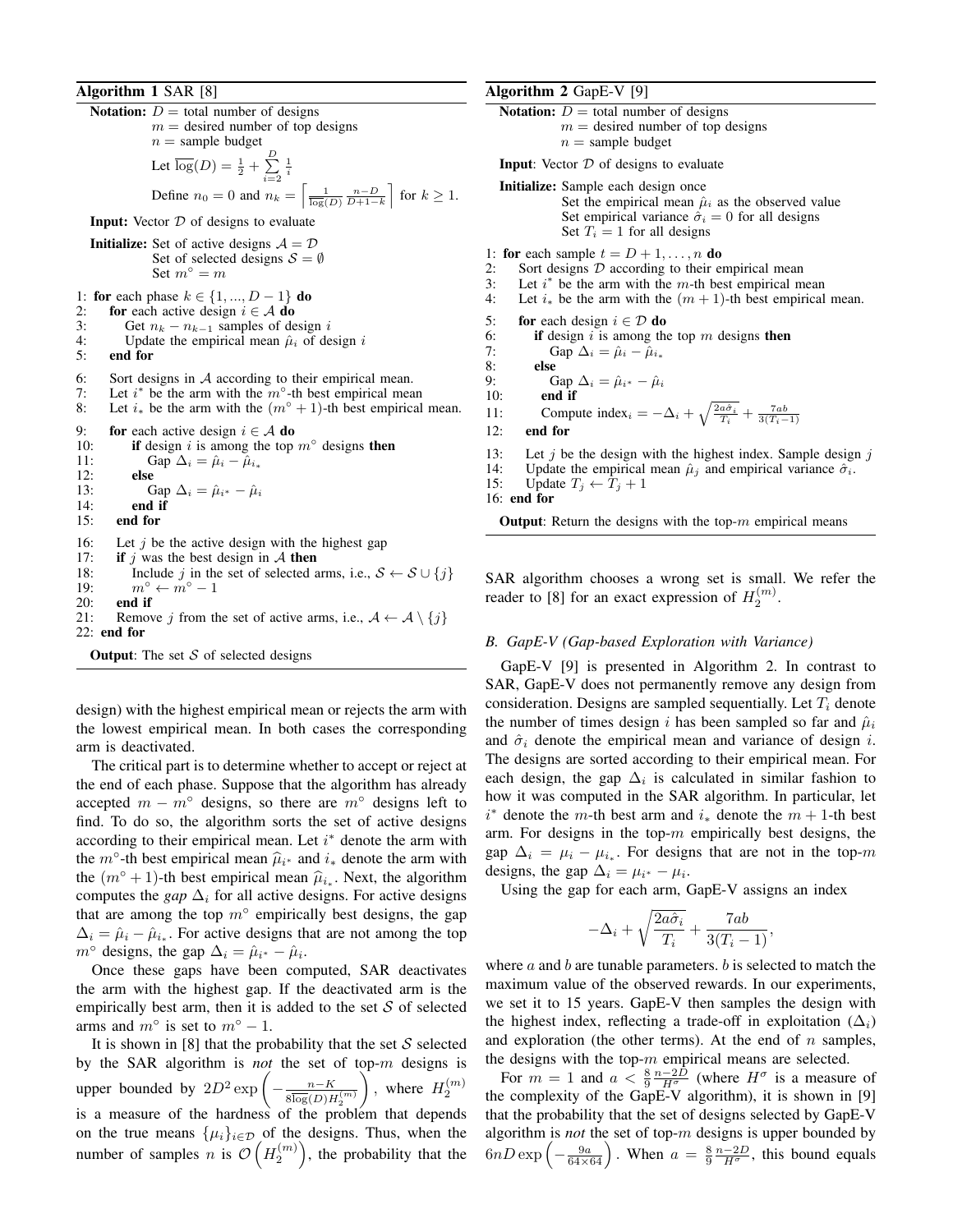

Fig. 2. The task mapping and architectures for the various benchmarks. The squares represent the processing elements and the rounded squares the memory elements [5]; circles are switches. The text inside squares and rounded squares indicate tasks mapped to those elements.

 $6nD\exp\left(-\frac{1}{8\times64}\frac{n-2D}{H^{\sigma}}\right)$  , which has is similar to the bound on the error probability of SAR algorithms. Ideally, we want to set *a* close to  $\frac{8}{9} \frac{n-2D}{H^{\sigma}}$ , but  $H^{\sigma}$ , like  $H_2^{(m)}$  above, depends on the complexity of the distribution and hardness of the problem. [9] proposed an adaptive algorithm to iteratively estimate  $H^{\sigma}$ and tune a based on that estimate accordingly. We refer the reader to [9] for details.

## *C. Discussion*

Both SAR and GapE-V algorithms may erroneously select a design that is not in top- $m$ . The most likely designs to be misclassified are those whose means are closer to the mean of the m-th best design. Let's call this set  $\mathcal{C}$ . To avoid such a misclassification, both algorithms spend more samples for designs in  $C$  but they do so using different mechanisms.

In SAR, sampling time is split into phases. In each phase we spend an equal number of samples to improve the estimate of all active designs. At the end of the phase, the design with the largest gap relative to the  $m$ -th design is discarded. It is unlikely that the discarded design belongs to  $C$ . Thus, the designs in  $\mathcal C$  are sampled more because they are active for a larger number of phases. In contrast, in GapE-V the gap  $\Delta_i$ for designs in C is close to zero, while the gap  $\Delta_i$  for designs not in C is large. Since the gap  $\Delta_i$  contributes negatively to the index, the designs in  $\mathcal C$  will typically have a higher index than those not in  $C$  and will, therefore, be sampled more often.

#### IV. METHODOLOGY

We assume that when performing design space exploration for slack allocation, a number of designs are being evaluated concurrently; in this case, the objective is to identify the top designs in the population under consideration. This is the basic strategy of a number of meta-heuristics, including genetic algorithms, and ant colony optimization, which maintain a population of designs. These approaches have been previously employed to estimate lifetime [1], [6]. A greedy heuristic in the literature also identifies batches of designs to consider [5].

## *A. Lifetime Estimation*

The lifetime of an MPSoC system depends on the failure time of its components and whether or not the failure is survivable. To determine component failure time, we model

four dominant failure mechanisms, each as a separate random variable: electromigration (EM), time dependent dielectric breakdown (TDDB), stress migration (SM), and thermal cycling (TC) [4]. Each of these failure mechanisms are assumed to follow a log-normal distribution and can be parameterized with  $\mu$  and  $\sigma$ . From a study in collaboration with IBM, it was determined that  $\sigma = 0.5$  provides a good fit [4];  $\mu$  can be solved from the relationship  $m = e^{\mu + \sigma^2/2}$  where m is the mean. The mean lifetime can estimated from empirical models from JEDEC [12]. Since the mean lifetime will vary between process technologies, a normalization constant is used. Each mechanism is initialized to have a failure time of 30 years at a temperature of  $345K$ , consistent with [4].

System lifetime is estimated by simulating the following for a large number of samples as determined by the algorithm:

- 1) For each component, sample from the failure mechanism distributions and find the minimum failure time among the working components
- 2) Remap the tasks from the failed component to the nearest working component with slack
- 3) Find the new operating temperature
- 4) Adjust time to failure
- 5) Repeat steps 2-4 until tasks cannot be remapped

Temperature is determined using HotSpot [16], based on data sheet power values and floorplans generated by Parquet [17].

When a component fails, the system will continue to operate if the component workload can be remapped to one or more components with slack without violating workload and bandwidth requirements. If the component failure is not survivable then system failure has occurred, indicating the lifetime of that instance of the device. The mean time to failure (MTTF) is the average of all such failure times.

## *B. Workloads*

The workloads we simulate for the slack allocation problem are multi-window display (MWD) and a MPEG decoder. MWD is an application which composites multiple video sequences into a single display [18]. MPEG is an implementation for the MPEG4 encoding standard [19]. For each of these workloads a number of processing components as well as memory components are allocated.

Each workload is configured on two possible system architectures. The MWD3S and MPEG4S (Figures 2a, 2c)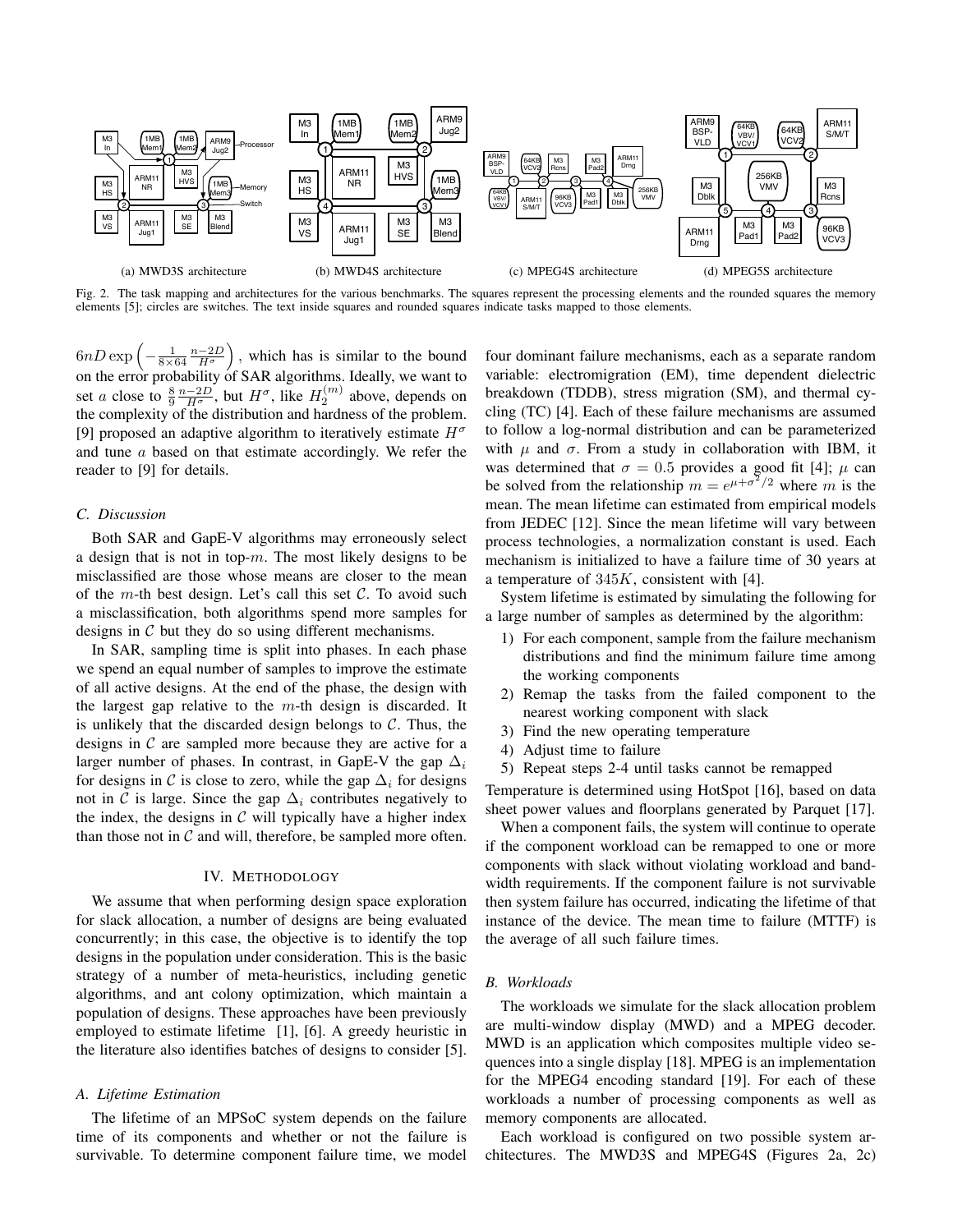

Fig. 3. The lifetime distribution of all benchmark and slack allocations are shown in (a)-(d). The red line indicates the mean, the green line, the median. (e)-(h) compare MAB with MCS choosing the best 50 out of 100 designs. The confidence parameter  $\delta$  represents the probability of misclasification.

consist of the minimum number of switches to connect all the components together; in this case a switch failure is not survivable. In MWD4S and MPEG5S (Figures 2b, 2d) the switches are configured in a ring architecture so that one switch failure may be survivable [5].

The MWD system has six processors and three memories, and the MPEG system has seven processors and four memories. There are three types of processors and nine types of memories. The components can only be swapped with ones of higher capacity. In total there are 11,664 MWD configurations and 142,884 MPEG configurations. The size of this problem makes identifying the optimal design a challenge.

#### *C. Algorithm Comparison Metric*

For the purposes of testing MAB on each of the design spaces, 100 random designs were selected and the algorithms were used to identify the top set of designs. The true lifetimes were estimated by collecting 1 million samples, achieving a 95% confidence interval within 0.005 years. The true lifetime distributions of each benchmark are shown in Figures 3a-3d. We compare the sum of the lifetimes differences of the selected top  $m$  designs and the optimal set:

$$
Pr\bigg[\sum_{i=1}^m \mu_i^* - \mathbf{E}\mu_{J(i)} > \epsilon\bigg] \leq \delta.
$$

If the difference of the aggregated average lifetimes of the optimal set  $\mu_{1..m}^*$  and the expected lifetime of the chosen set  $\mu_{J(i)}$  using a policy  $J(i)$  is greater than  $\epsilon$ , then an identification error is said to have occurred. For this work, we use  $\epsilon = 1$ , which assumes an error tolerance of 1 year.

Using this metric, results are collected 100 times per set of 100 designs over 100 different sets of designs. The confidence parameter  $\delta$  is the number of failures observed in the collected results, i.e., the probability of misidentification.

#### V. RESULTS

The results for each of the four benchmarks are shown in Figures 3e-3h. As the number of samples increase, the confidence in identifying the top set of  $m = 50$  designs out of 100 designs increases;  $m = 50$  is chosen since identifying the top half of the designs is likely to be the most versatile result for use in other design space exploration algorithms (e.g. genetic algorithms). It is clear that both MAB algorithms outperform the baseline approach of uniform sampling (MCS): both algorithms reach a higher level of confidence compared to MCS for a given number of samples. The sensitivity of  $\epsilon$ was tested over a range of  $[0, 2]$  and MAB continued to reach higher confidence with fewer samples.

In Table I, the average savings obtained when reaching the same level of confidence as MCS at 500 samples per design is shown for selecting the top 20, 30, 40, and 50 designs out of 100. The obtained confidence parameter  $\delta$  is also shown for an error of  $\epsilon = 1$ . In the worst case, when selecting the top 50 designs ( $m = 50$ ), SAR requires 1.49-3.57 $\times$  fewer samples and GapE-V  $1.45{\text -}2.86\times$  fewer. In the best case, when a smaller set of 20 designs is selected  $(m = 20)$ , the improvements are more pronounced. SAR is able to achieve a reduction of  $1.92-5.26\times$  and GapE-V  $1.72-3.57\times$ .

There is a larger reduction in required samples when a smaller m is used;  $m = 50$  is a more difficult problem than  $m = 20$  for MAB algorithms. This is attributed to how the samples are distributed. When  $m = 50$ , roughly half of the samples would be spent on the top half and bottom half (assuming a symmetric distribution in the average case). When  $m = 20$ , the amount of samples near the boundary does not change significantly. Since there are fewer designs in the top set, the samples are redistributed toward bad designs, reducing variance and minimizing the probability of error.

It is worth noting that the  $\delta$  that is achieved at 500 samples